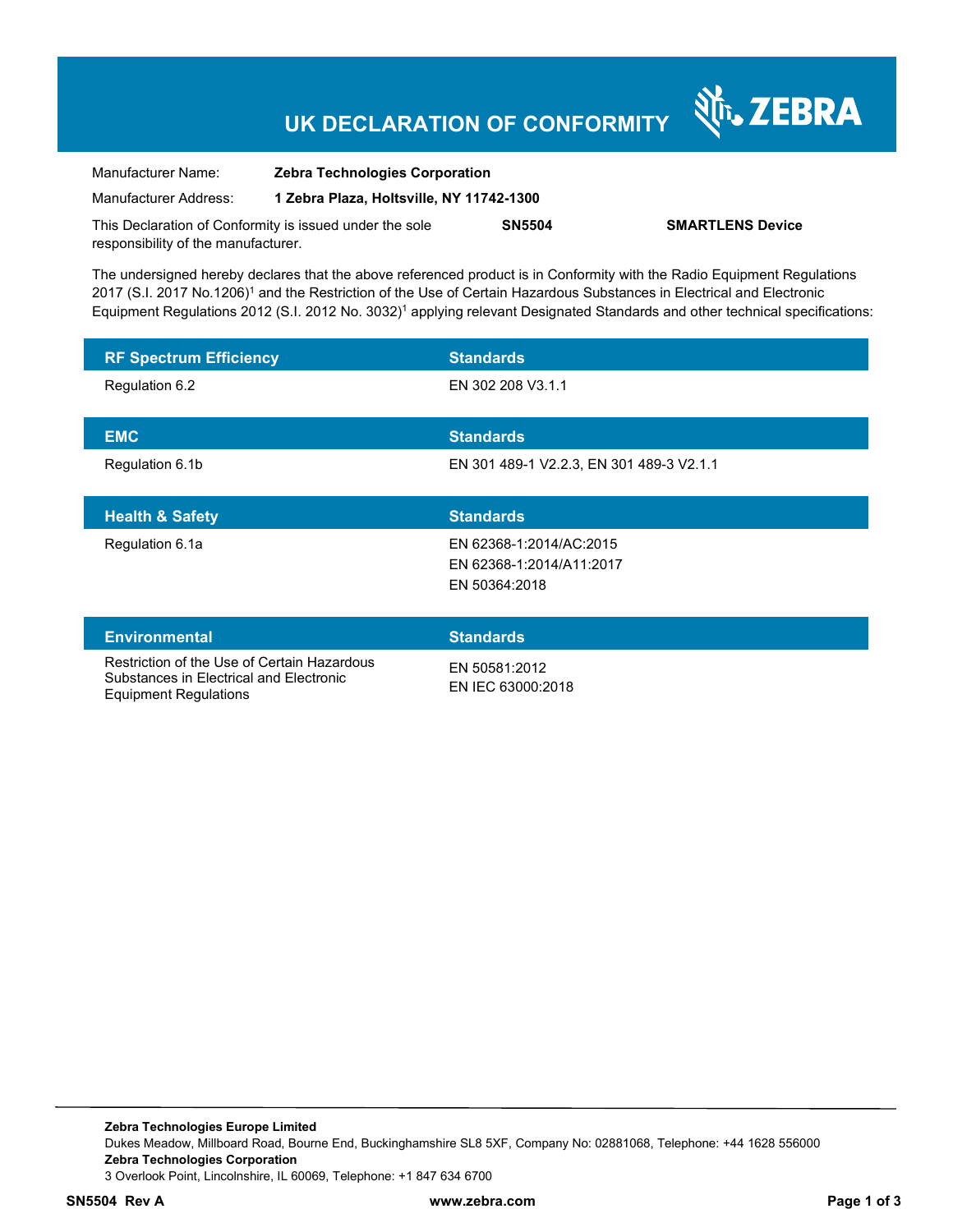### **UK DECLARATION OF CONFORMITY**



With regard to the Radio Equipment Regulations 2017 (S.I. 2017 No.1206)<sup>1</sup>, the conformity assessment procedure referred to in regulation 41(4)(a) and detailed in Schedule 2 has been followed.

 $^{\rm 1}$  As amended by applicable EU withdrawal legislation implemented at the time of issuing this declaration

**Signed on behalf of Zebra Technologies Corporation** 

*(Signature of authorized person)* Marco Belli Rev: A Sr. Manager, Regulatory **Date: 28 June 2021** Place: Bourne End, UK